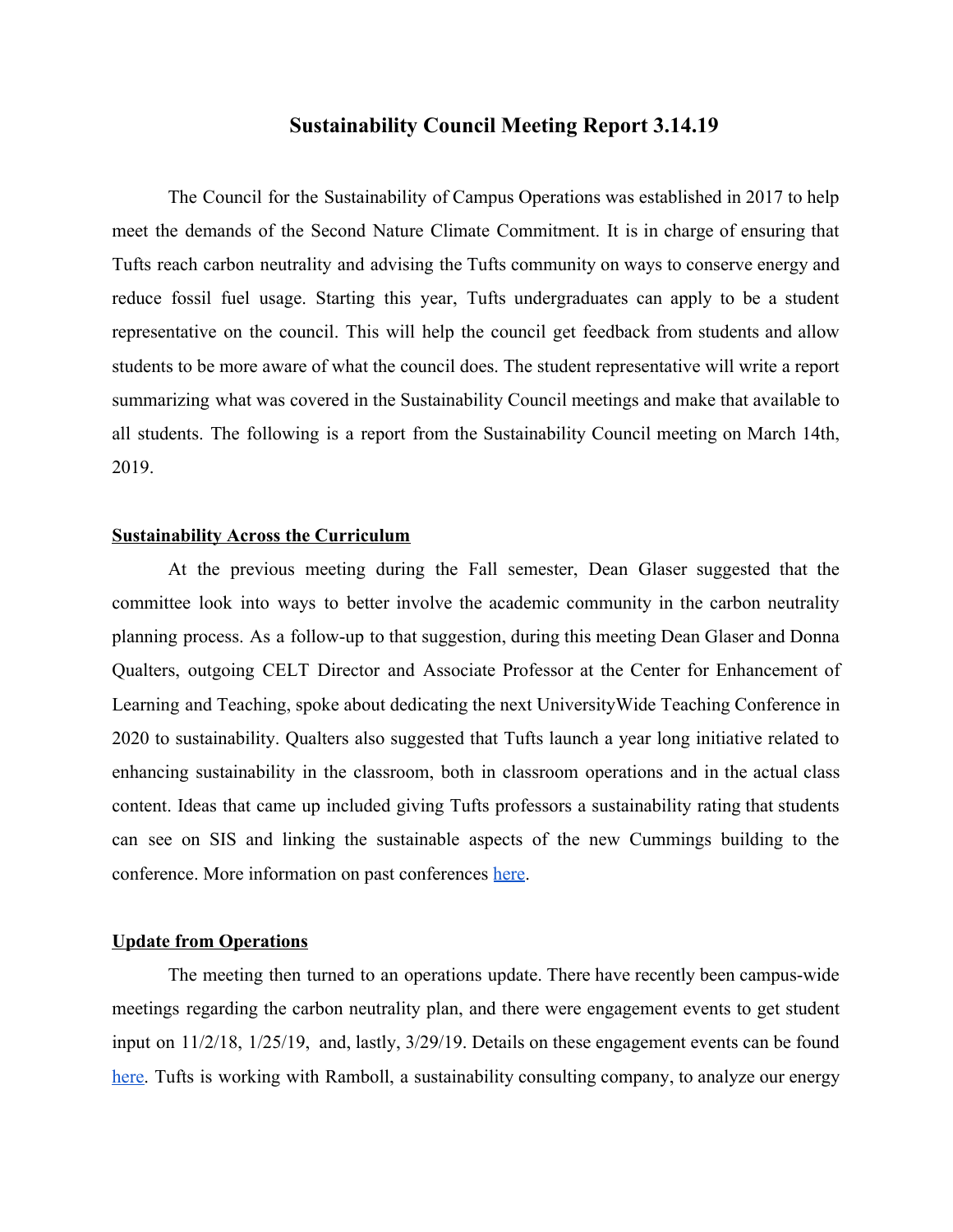consumption, evaluate a plan for becoming carbon neutral, and decide where to use hot water in pipes for heating. Additionally, there are proposals for adding solar arrays to CoHo, while Lewis Hall and the SEC had panels installed recently. There are solar arrays already on SoGo (2006), Dowling Hall (2014) and on the Grafton campus (2017). More information on Tufts solar can be found [here.](https://sustainability.tufts.edu/sustainability-at-tufts/institutional-environmental-initiatives/solar-at-tufts/)

### **Resiliency Assessment**

Tina Woolston, the Director of the Office of Sustainability, gave a presentation expressing the need for Tufts to develop long term strategies for addressing climate change and to develop metrics to measure its progress. The possible hazards or risks that may arise due to climate change include a projected rise in the number of days over 90 degrees and days over 100 degrees in the coming decades, as well as anticipated increases in precipitation. She went through the suggested metrics that Tufts can use to analyze the university's resilience to such environmental impacts (list of metrics attached).

### **Green Fund**

Woolston also gave an update on the Green Fund, a program created to provide funding for the implementation of sustainability projects and ideas at Tufts. More information about the Green Fund can be found [here.](https://sustainability.tufts.edu/green-fund/) The following projects received funding this year:

- Tufts Food Security Assessment, submitted by Madeleine Clarke and Marissa Donohue, awarded \$4,100
- Edible Insect Festival (April 17-18, 2019), submitted by Sara Lewis, awarded \$5,500
- Glove Recycling, submitted by Breanna Duffy, awarded \$2,600
- SMFA Health, Safety, and Sustainability Day (April 18, 2019), submitted by Ethan Murrow, awarded \$6,750
- Tufts Pollinator Initiative, submitted by Nick Dorian, awarded \$11,050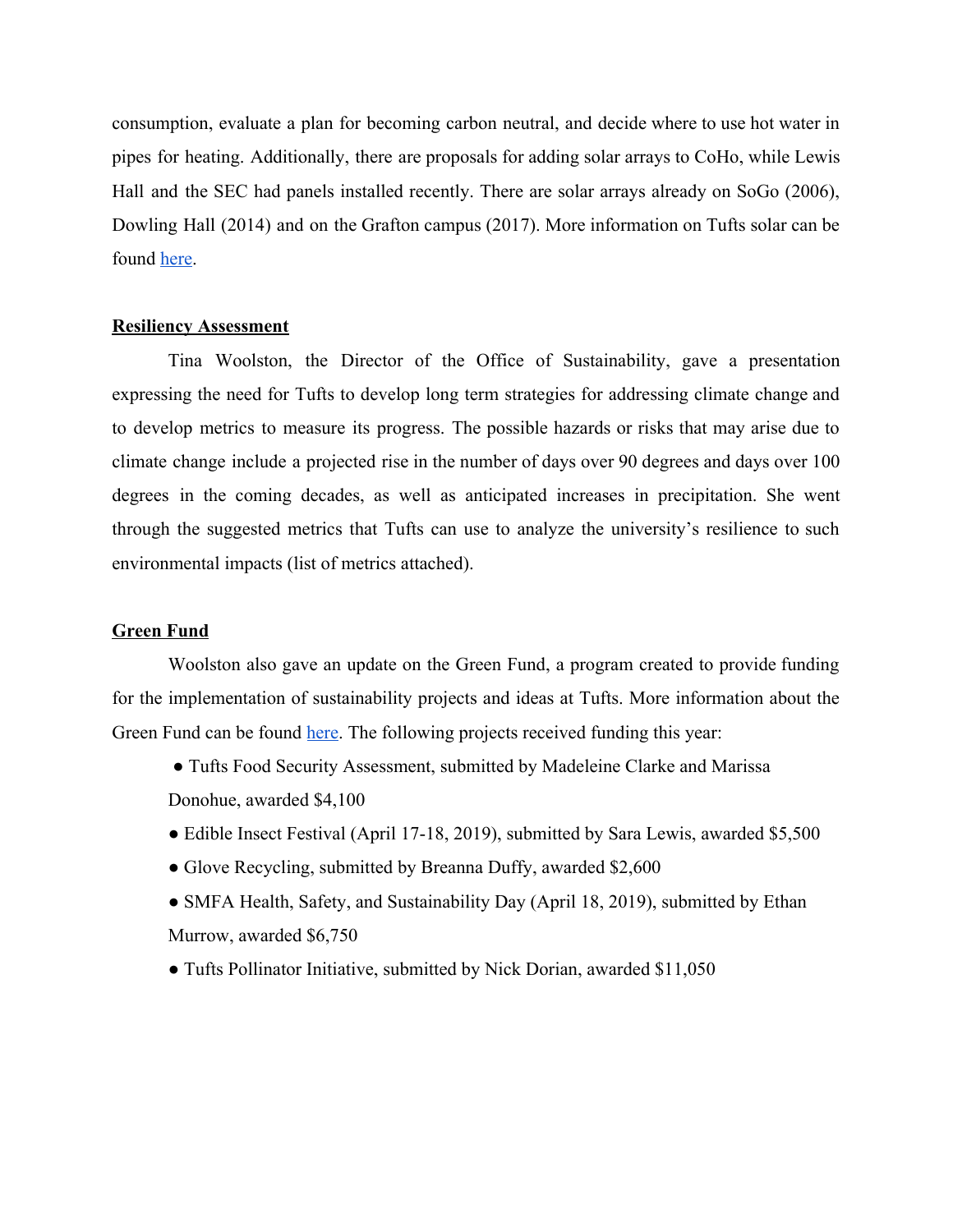### **Electric Vehicle Charging Stations Update**

Barbara Stein, the Vice President for Operations, gave an update on on-campus charging stations for electric vehicles. Operations is working with an electrician to evaluate locations for electric vehicle charging stations in the Cousens lot and Aidekman lot, as well as station expansion in Dowling Garage. They have also submitted an application to Tesla about a funding program the company is currently running and should receive a response from Tesla by May 1.

Lastly, the Campus [Sustainability](https://sustainability.tufts.edu/sustainability-at-tufts/progress-reports/) Progress Report for fiscal years 2017 and 2018 is now available on the Office of Sustainability website.

*Written by Rebeca Becdach A'21 on April 8th, 2019.*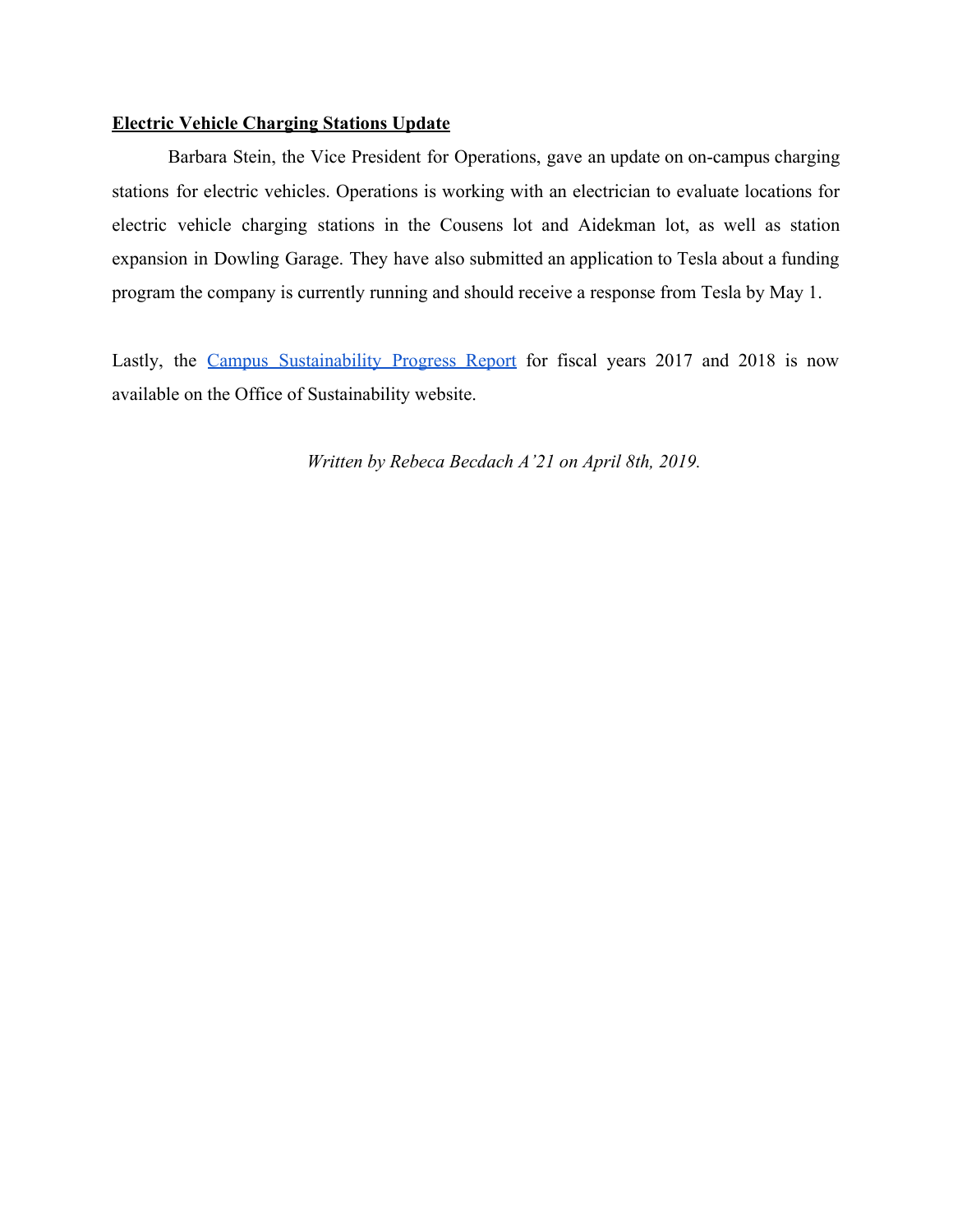

# **Council for Sustainability of Campus Operations**

**Thursday, March 14, 2019 3:00 – 5:00 PM**

### **Coolidge Room, MEDFORD CAMPUS**

| Welcome                                                                | Ann Rappaport                  |
|------------------------------------------------------------------------|--------------------------------|
| <b>Introduction of Rebeca Becdach</b><br><b>Student Representative</b> | Patricia Campbell              |
| <b>Sustainability Across the Curriculum</b>                            | Ann Rappaport/Roundtable       |
| <b>Carbon Neutrality Planning</b>                                      | <b>Ruth Bennett</b>            |
| <b>Update from Operations</b>                                          | Ruth Bennett and Barbara Stein |
| <b>Green Fund</b>                                                      | Tina Woolston                  |
| <b>Sustainability Progress Report</b>                                  | Tina Woolston                  |
| <b>Resiliency Assessment</b> (attachment)                              | Tina Woolston                  |
| <b>Electric Vehicle Charging Stations' Update</b><br>(attachment)      | Barbara Stein                  |
| <b>Closing</b>                                                         | Patricia Campbell              |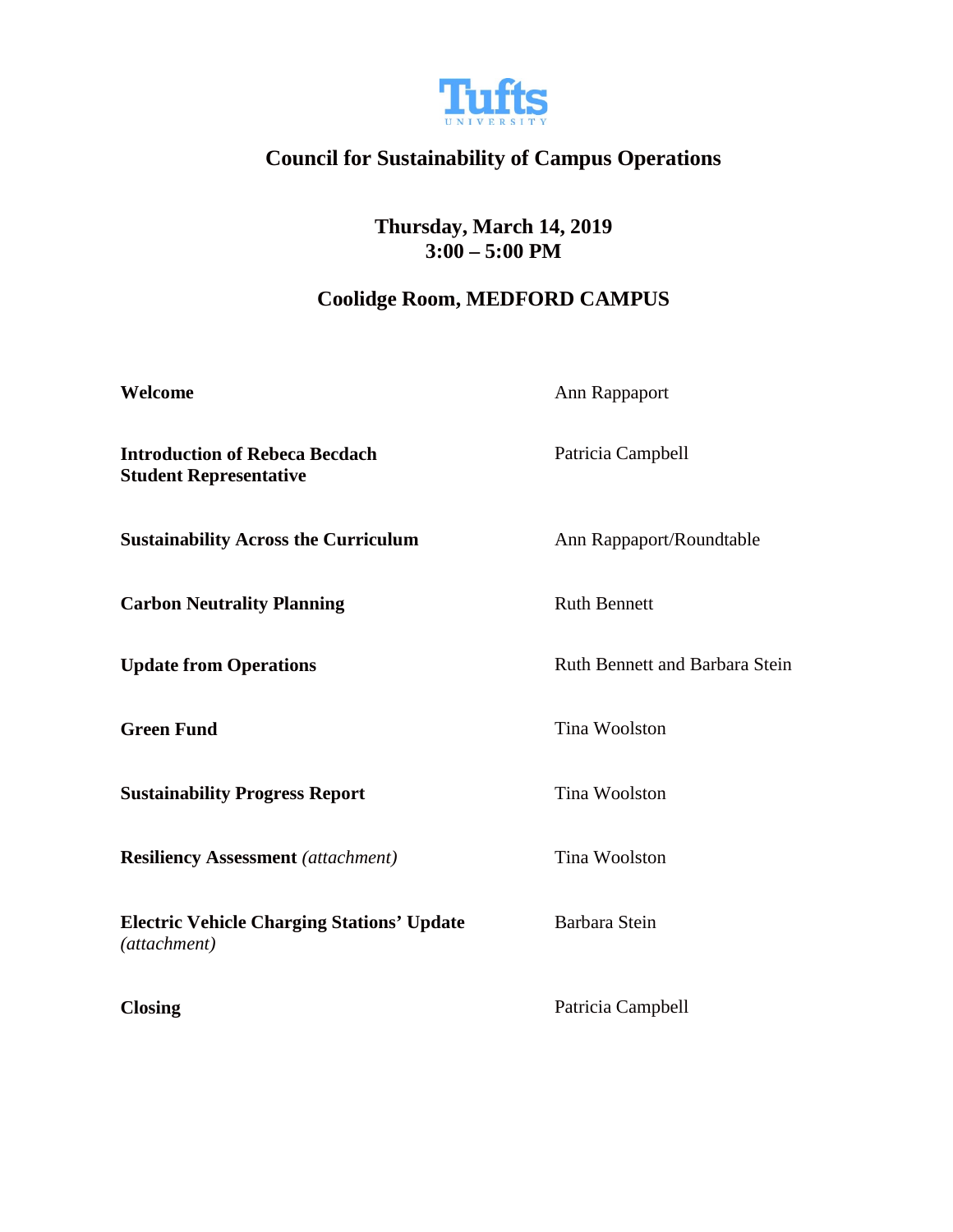## Section 3: Initial Indicators of Resilience

In this section, report on the current status of resilience indicators. These indicators will help track progress towards increased resilience over time, please take care to choose indicators that represent both the strengths and vulnerabilities identified by the campus/community structure. The indicators may be amended over time, as the campus and community work towards a shared vision of the future and begin to better understand their shared risks and vulnerabilities. Please share at least 1 indicator (up to 10) in each dimension of resilience.

### *Potential Indicators – for discussion:*

- 1) Social Equity & Governance
	- a. Emergency Planning Capabilities
	- b. Support for those with access or functional needs before, during, and after emergencies.
	- c. Crime prevention/policing
	- d. Employee safety during emergencies
	- e. Communication Equity
	- f. Employees are financially able to support their families
	- g. Community Connections and Engagement
	- h. Training for extreme weather event response (e.g. heat, flooding)
- 2) Health and Wellness
	- a. Emergency Healthcare
	- b. Mental Health Services
	- c. Disease Prevention
	- d. Food and Water Security
	- e. Wellness Indicators
	- f. Planning for Health Emergencies
- 3) Ecosystem Services
	- a. Urban Green Space
	- b. Tree Canopy
	- c. Rain/stormwater Management
	- d. Resilient Vegetation
	- e. Debris Management
- 4) Infrastructure
	- a. Communication Capacity
	- b. Energy Efficiency
	- c. Flood-resistant Buildings
	- d. Backup Energy
	- e. Resilient Energy
	- f. Cooling Capacity
	- g. IT Infrastructure
- 5) Economic
	- a. Emergency Funds
	- b. Flood Insurance
	- c. Energy Revolving Fund
	- d. Adaptation Funds
	- e. FEMA Funding
	- f. Other potential metrics: Investment Risk, Diverse Funding Sources, Financial/emergency planning education